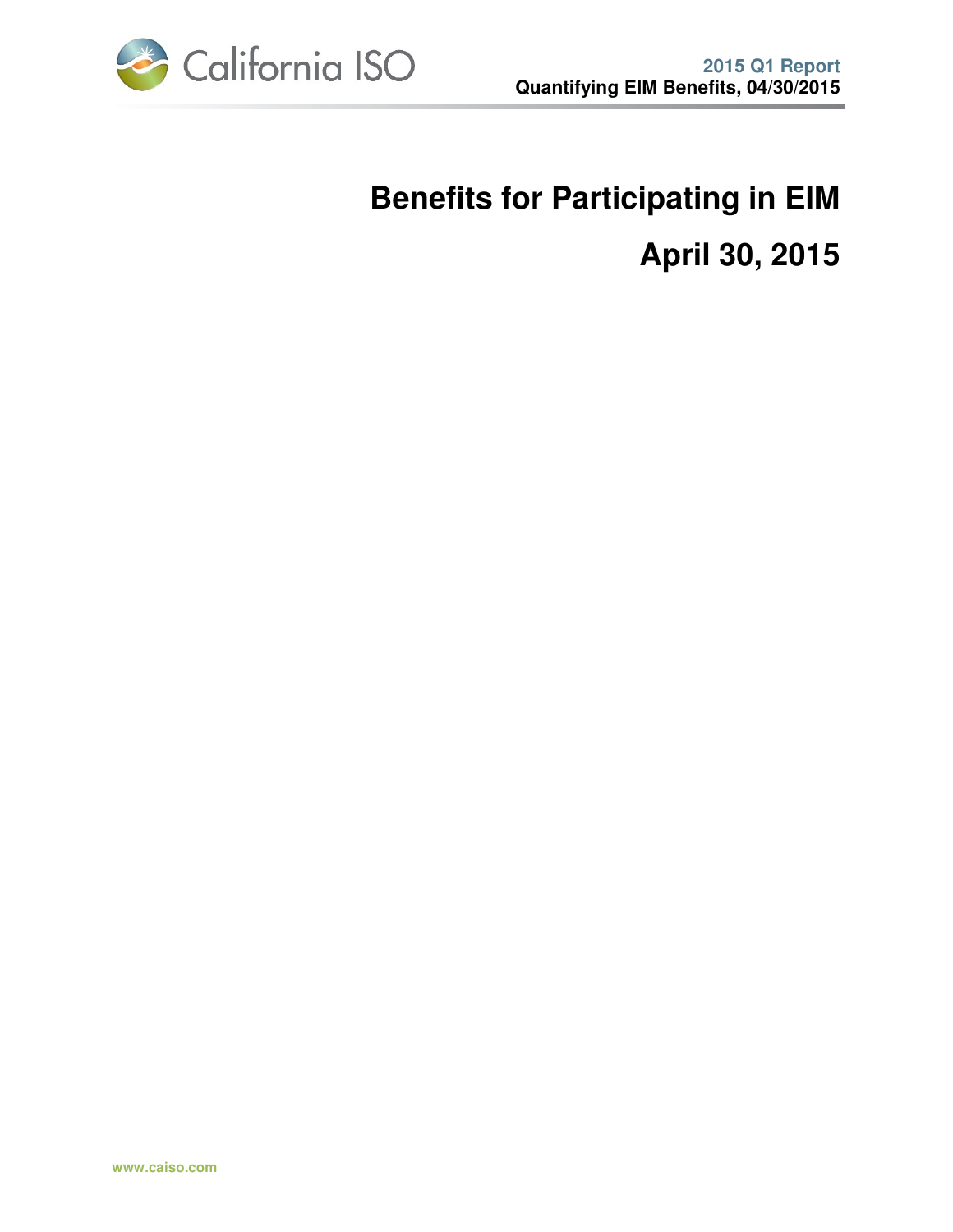

## **Revision History**

| Date                | <b>Version</b> | <b>Description</b> | <b>Author</b> |
|---------------------|----------------|--------------------|---------------|
| 100/001E<br>4/30/20 | . . u          |                    | Lin Xu        |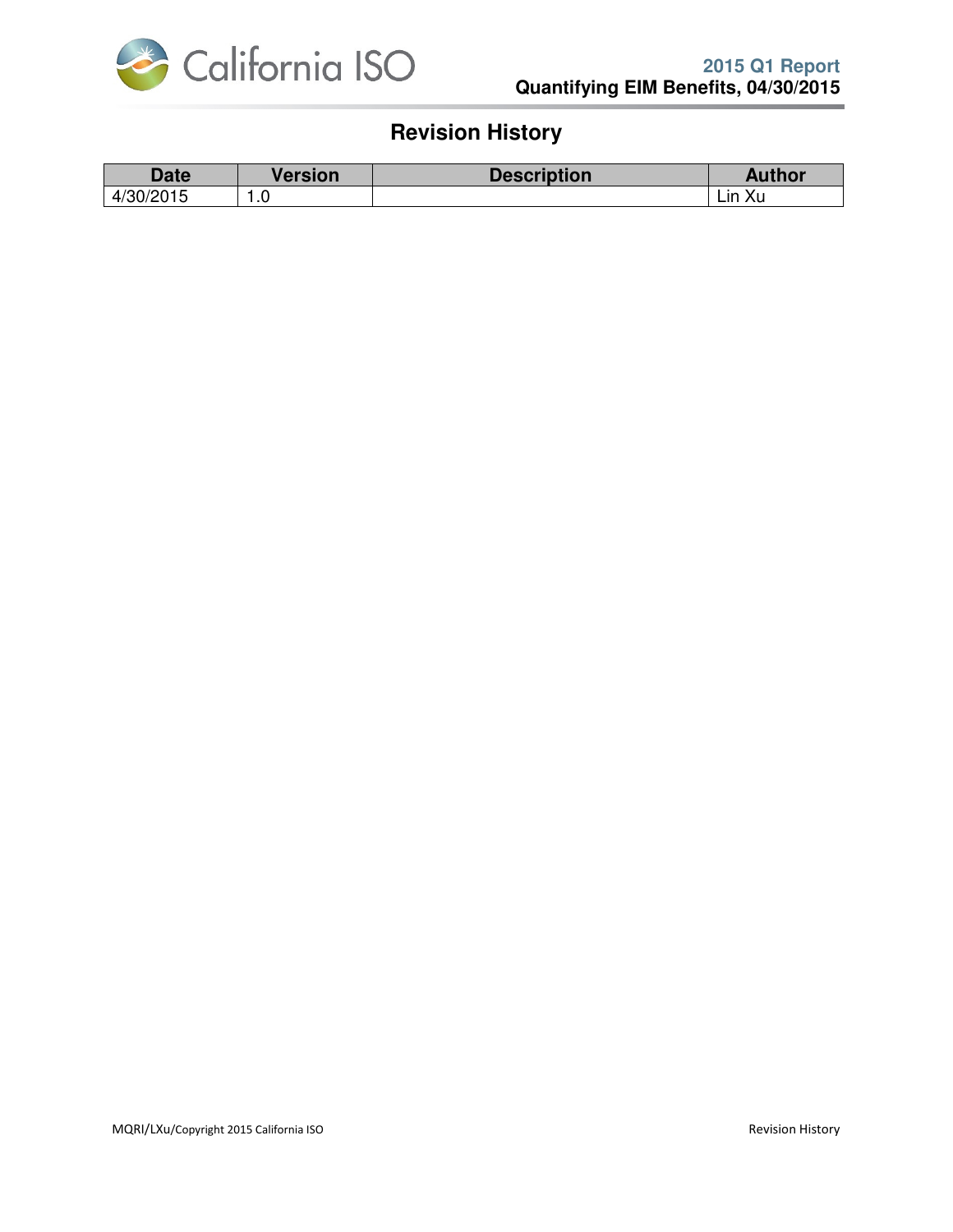

## **Table of Contents**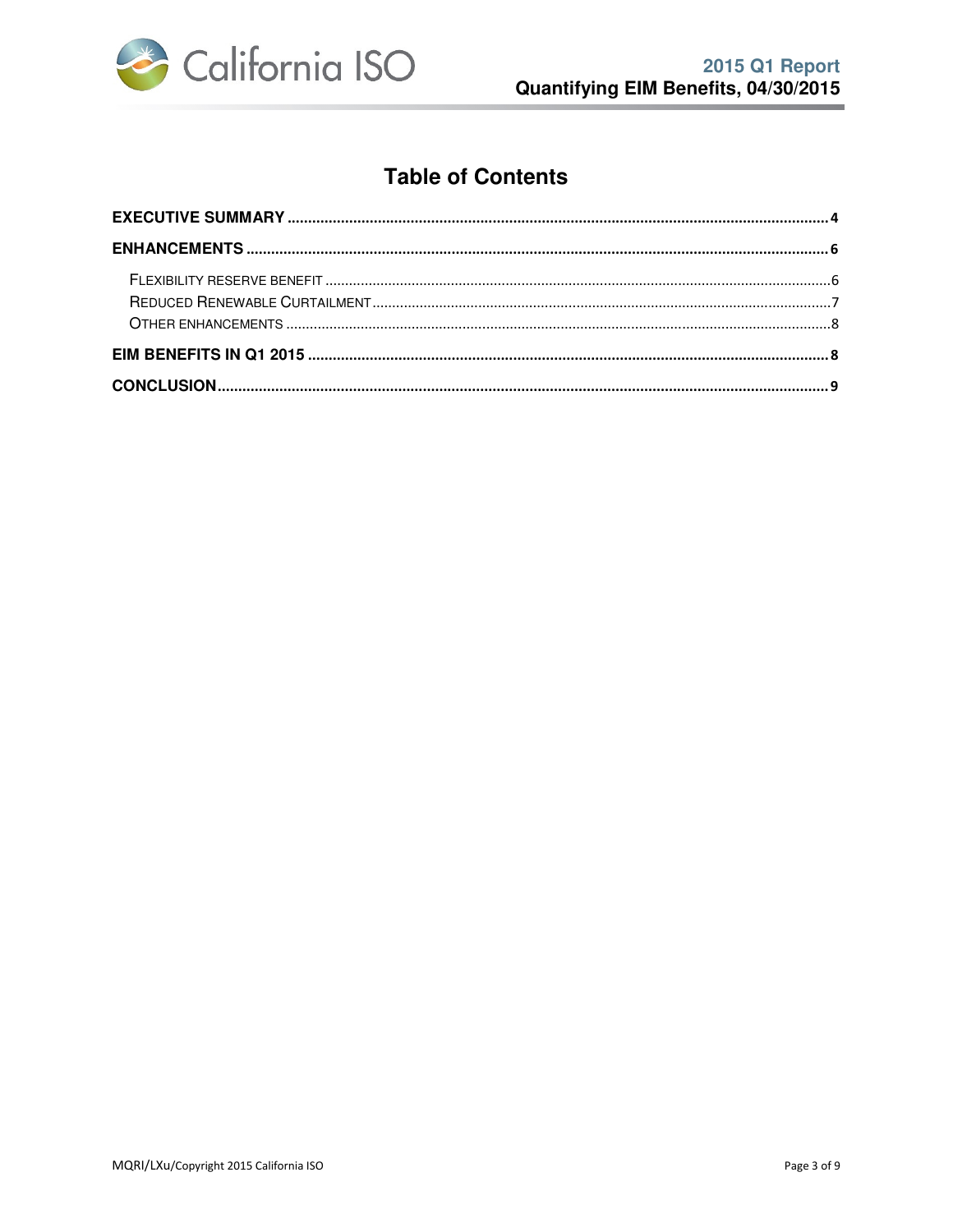

## **Executive Summary**

The Energy Imbalance Market (EIM) began financially-binding operation on November 1, 2014 by optimizing resources across the California Independent System Operator (ISO) and PacifiCorp balancing authority areas (BAAs). The ISO published the first EIM benefit report for November and December 2014 in February 2015.<sup>1</sup>

This second report quantifies the estimated gross benefits for January, February, and March 2015 to be \$5.26 million, which remains in line with pre-launch projections. The benefit report reflects the EIM's ability to select the lowest cost resource across the PacifiCorp and ISO BAAs to serve demand. The report analysis considers the following categories as described in an earlier study conducted by Energy + Environmental Economics (E3)<sup>2</sup> for PacifiCorp and the ISO.

- More efficient dispatch, both inter- and intra-regional, by automating dispatch every five minutes within PacifiCorp's two BAAs and between the PacifiCorp and California ISO BAAs.
- Reduced renewable energy curtailment by allowing BAAs to export or reduce imports of renewable generation when it would otherwise need to be economically curtailed.
- Reduced flexibility reserves needed in PacifiCorp BAAs, which saves cost by aggregating the load, wind and solar variability and forecast errors of the combined EIM footprint. This report introduces the flexibility reserve benefits for PacifiCorp but defers measurement of reduced flexibility reserve benefits for the ISO to future reports due to the need to develop additional measurement techniques.

The ISO made the following enhancements in this report from the 2014 Q4 report.

- Benefit calculations this report included all fifteen minute market intervals. In the previous report, the intervals with price differences larger than \$50/MWh were excluded to reasonably represent, but not overstate, the benefits from after-the-fact price corrections or changes as a result of the pricing waiver. $3$
- Calculations for this quarter used relevant prices including any corrections, rather than raw market prices. This not only allows the benefit to be calculated with better accuracy, but also eliminated the need to exclude intervals that may be corrected for prices after the fact.
- 2015 Q1 calculations included avoided renewable curtailments (in MWh) in the ISO BAA,which contributed to the total EIM benefit. This is when a renewable resource is supporting the

 $\overline{a}$ 

<sup>&</sup>lt;sup>1</sup> California ISO, http://www.caiso.com/Documents/PacifiCorp\_ISO\_EIMBenefitsReportQ4\_2014.pdf

<sup>&</sup>lt;sup>2</sup> PacifiCorp, Energy Imbalance Markets Summary, http://www.caiso.com/Documents/PacifiCorp-ISOEnergyImbalanceMarketBenefits.pdf

<sup>&</sup>lt;sup>3</sup> Dec 1, 2014 Order Granting Waiver - EIM Pricing Parameters (ER15-402) http://www.caiso.com/Documents/Dec1\_2014\_OrderGrantingWaiver\_EIMPricingParameters\_ER15-402.pdf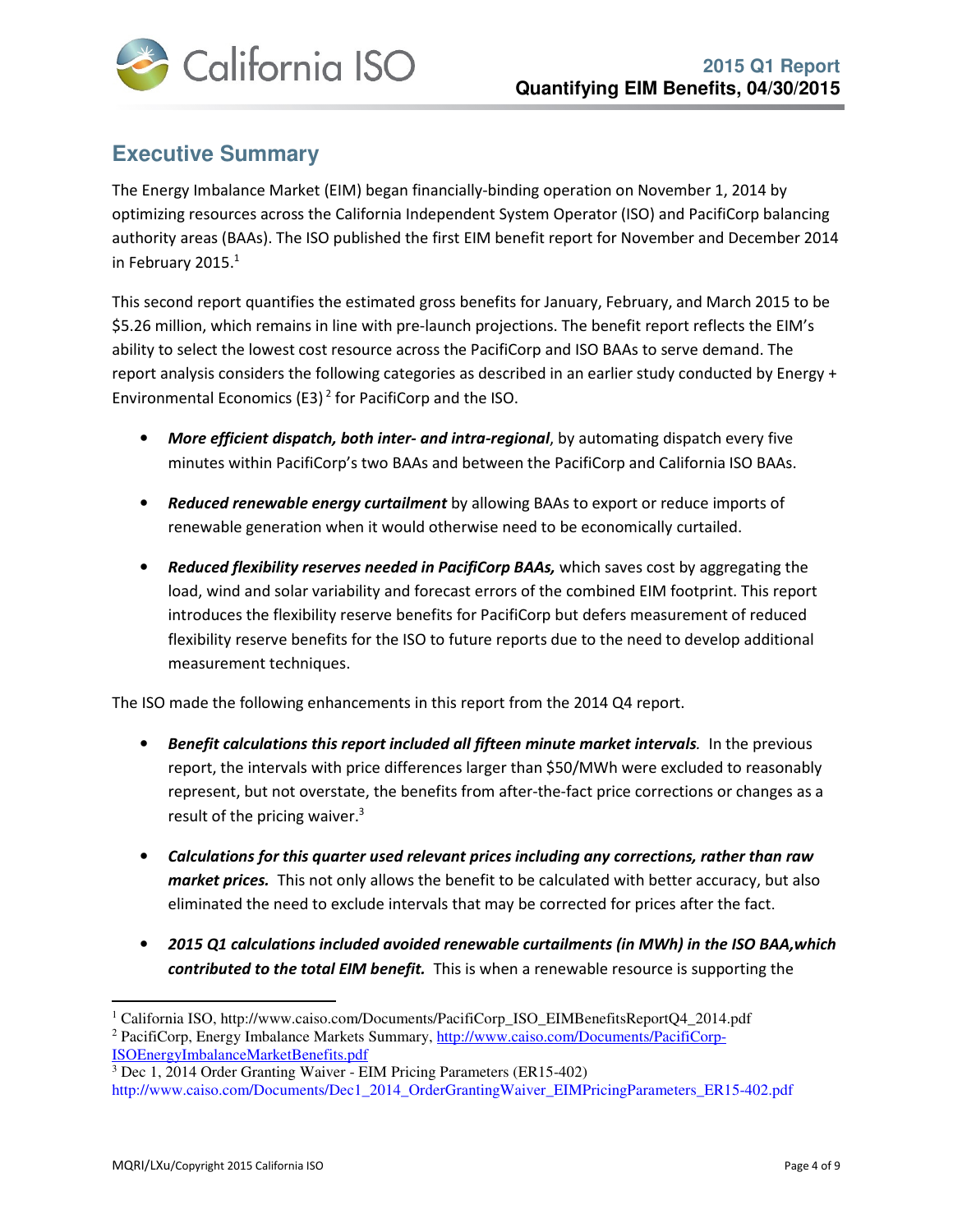

transfer from the ISO to PacifiCorp such that without the EIM the renewable generation in the ISO has to be curtailed.

These enhancements improved the accuracy of the benefit calculation. This report, though, has not quantified the benefits in the 5-minute market because the simplified benefit methodology has not been expanded to quantify 5-minute and 5-minute transfers between PacifiCorp and ISO started on February 4, 2015., The ISO plans to add the 5-minute components to future benefits reports

The table below shows the estimated benefits summary for the first quarter of 2015 in millions of dollars per BAA. The EIM benefit is calculated based on the methodology discussed in an earlier ISO technical bulletin with the simplifications described in the 2014 Q4 report.

| <b>BAA</b>  | <b>January</b> | <b>February</b> | <b>March</b> | <b>Total</b> |
|-------------|----------------|-----------------|--------------|--------------|
| <b>ISO</b>  | \$0.48         | \$0.49          | \$0.48       | \$1.44       |
| <b>PACE</b> | \$0.88         | \$0.83          | \$0.91       | \$2.63       |
| <b>PACW</b> | \$0.42         | \$0.49          | \$0.28       | \$1.19       |
| Total       | \$1.78         | \$1.81          | \$1.67       | \$5.26       |

**Table 1: Estimated benefits shown are in millions and accrued in the first quarter of 2015.** 

One of the most important contributions to the EIM benefit is the EIM transfer, which allows lower cost supply from one BAA to meet demand in another BAA. As such, the transfer volume is a good indicator of the EIM benefit. The highest level of energy transfers dispatched by the EIM in the 15-minute intervals for this quarter were 421 megawatts (MW) between the PacifiCorp West BAA (PACW) and the ISO, 321 MW from the ISO to PACW, and 200 MW from PacifiCorp East BAA (PACE) to PACW. The level of transfers reflect the economic opportunity between the regions.

PacifiCorp used a large portion of its Interchange Rights Holder mechanism for EIM transfers between PACW and the ISO. This report does not consider PacifiCorp's opportunity cost that the utility considered when using its transfer rights for the EIM.

Total 15-minute market transfers for January through March 2015 are approximately 160,963 megawatt hours (MWh) from PacifiCorp to the ISO and 52,297 MWh from the ISO to PacifiCorp (Figure 1). For the same period, average monthly transfers from PacifiCorp to the ISO and PACE to PACW decreased when compared to November and December 2014. Average monthly transfers from PacifiCorp to the ISO increased for the period January through March 2015 when compared to November and December 2014.

Five-minute incremental transfers were introduced between PacifiCorp and ISO starting on February 4, 2015. Since then, about 6,000 MWh in February and 13,000 MWh in March of incremental energy was transferred above that which was transferred in the 15-minute transfer reflected in Figure 1. This implies that there may be additional benefits in the 5-minute market, which the ISO has planned to quantify in future reports.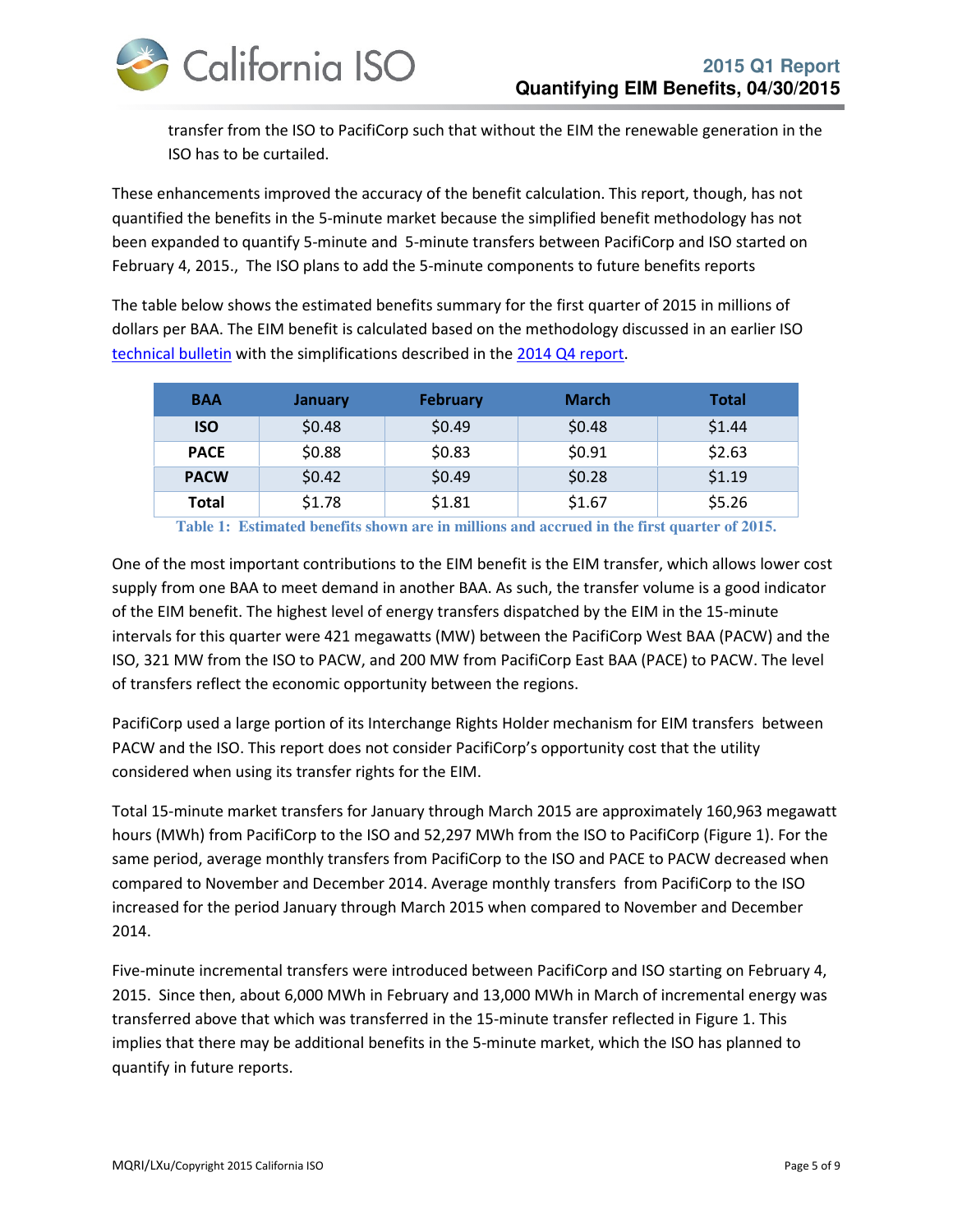



#### **Figure 1: Energy transfers in the 15-minute market**

While market conditions vary, the EIM continues to provide benefits to participating entities and their customers as demonstrated in this report.

#### **Background**

The EIM began financially-binding operation on November 1, 2014 by optimizing resources across the ISO and PacifiCorp BAAs, which includes California, Oregon, Washington, Utah, Idaho and Wyoming. The EIM improves the integration of renewable resources and increases reliability by sharing information between balancing authorities on electricity delivery conditions across the entire EIM region. The ISO published the first EIM benefits report for November and December 2014 in February 2015.<sup>4</sup> This 2015 Q1 report is the second quarterly EIM benefits. As other entities such as NV Energy begin participating in the EIM, future reports will assess those additional balancing authorities and associated benefits.

#### **Enhancements**

l

The ISO continues to use the simplified method discussed in the 2014 Q4 report, but has implemented several enhancements to improve the accuracy of calculation.

#### **Flexibility reserve procurement benefit**

The net uncertainty from aggregating the load, wind and solar variability and forecast errors of the combined EIM footprint is typically smaller than the sum of each BAA's individual uncertainty in supply and demand. This is because the one BAA's uncertainty may offset another BAA's uncertainty, so that

<sup>4</sup> California ISO Q4 2014 EIM Benefits Report,

http://www.caiso.com/Documents/PacifiCorp\_ISO\_EIMBenefitsReportQ4\_2014.pdf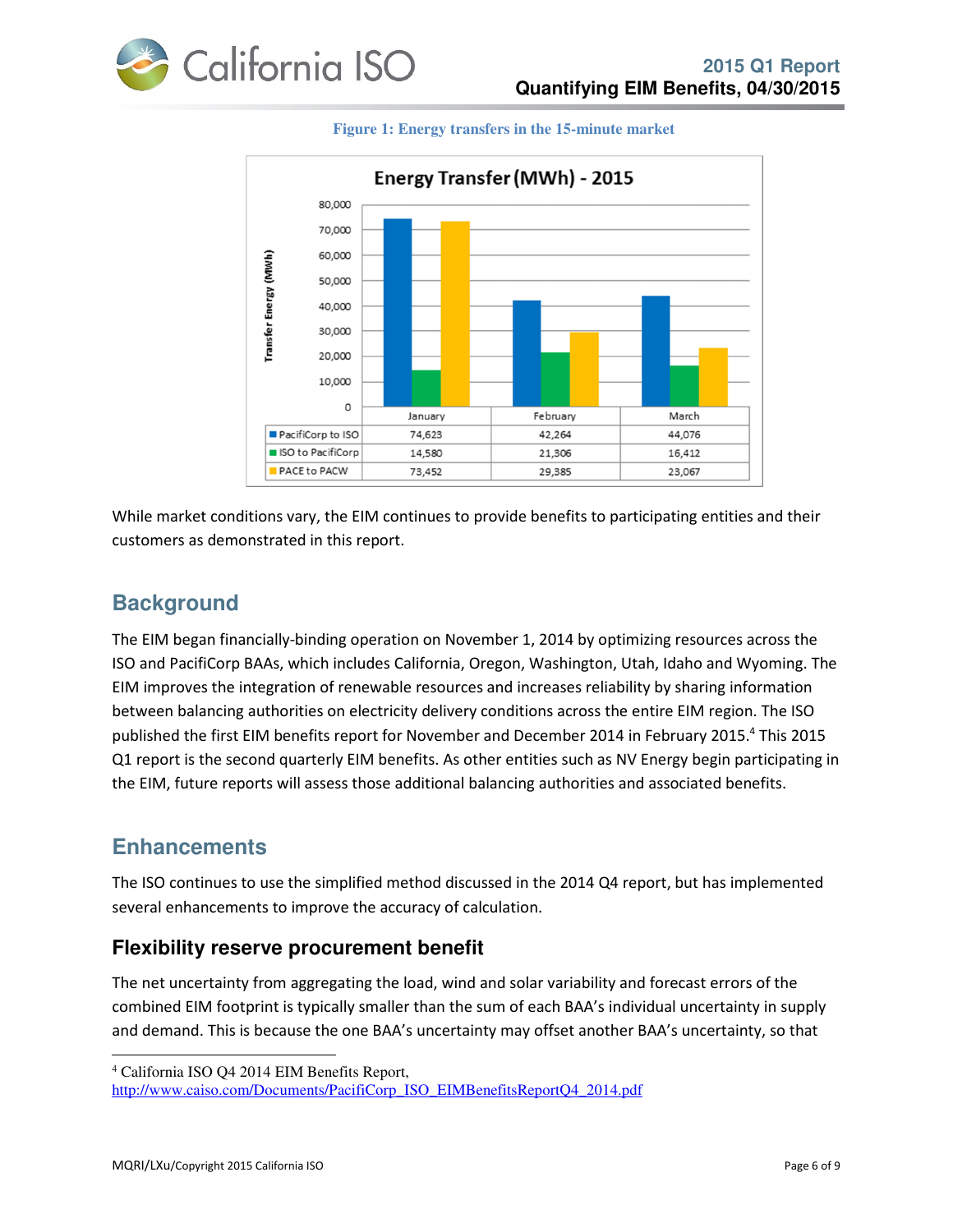

the net uncertainty is reduced. The reduction of uncertainty in the EIM means less flexibility reserve would be needed to maintain the same level of operational standard. The EIM flexibility reserve reduction is calculated as the sum of each EIM participating BAA's flexibility reserve requirement minus the net total flexibility reserve requirement for the whole EIM footprint.

The EIM co-optimizes the flexibility reserve with energy. Providing flexibility reserve may result in opportunity cost from not being able to provide energy, and the flexibility reserve is priced at the marginal opportunity cost in the EIM. The cost savings from the reduced flexibility reserve requirement, which is part of the total EIM benefit, is estimated to be \$74,000 for Q1 2015. The calculation methodology is described below.

In the counter factual dispatch for PacifiCorp BAAs, its flexible ramp requirement is reset to the standalone BAA's flexible ramping requirement, which does not reflect the diversity benefit. The available supply will be first used to meet the energy demand.

After the BAA's energy demand is met, the remaining unloaded capcity will be used to meet the flexibile ramping. If the BAA does not have enough capacity to meet the flexible ramp requirement on top of its energy demand, then it implies that getting additional flexibility reserve capacity will incur an opportunity cost.

The ISO estimated the per MW opportunity cost by the corresponding flexible ramping price in the EIM. Then the flexibility reserve cost, which equals the extra flexibility reserve needed multiplied by the EIM flexible ramping price, is added to the counter factual dispatch cost for each BAA.

The added flexible ramping cost will increase the EIM benefit by the same amount because the EIM benefit is calculated as the total counter factual dispatch cost minus the total EIM cost.

In summary, by aggregating the load, wind and solar variability and the forecast errors of the combined EIM footprint, PacifiCorp can reduce its procurement of flexibility reserves. This reduction was calculated and averaged as high as 13.8 MW per hour in Q1 2015 at a savings of \$74,000. The ISO may also benefit in a similar way, but the dollar savings were not quantified due to the complexity of binding transmission constraints and co-optimization in the ISO's market. The simplified calculation does not support considering these binding constraints.

The flexibility reserve benefit calcuated as above represents only the cost savings due to reduced procurement in the EIM. There may be additional benefits when the flexibility reserve is deployed in the five-minute market. The deployment benefit will be included in future reports.

#### **Reduced Renewable Curtailment**

Included in the EIM benefit is the avoided renewable curtailment in the ISO. This occurs when a renewable resource is supporting the transfer from the ISO to PacifiCorp such that without the EIM the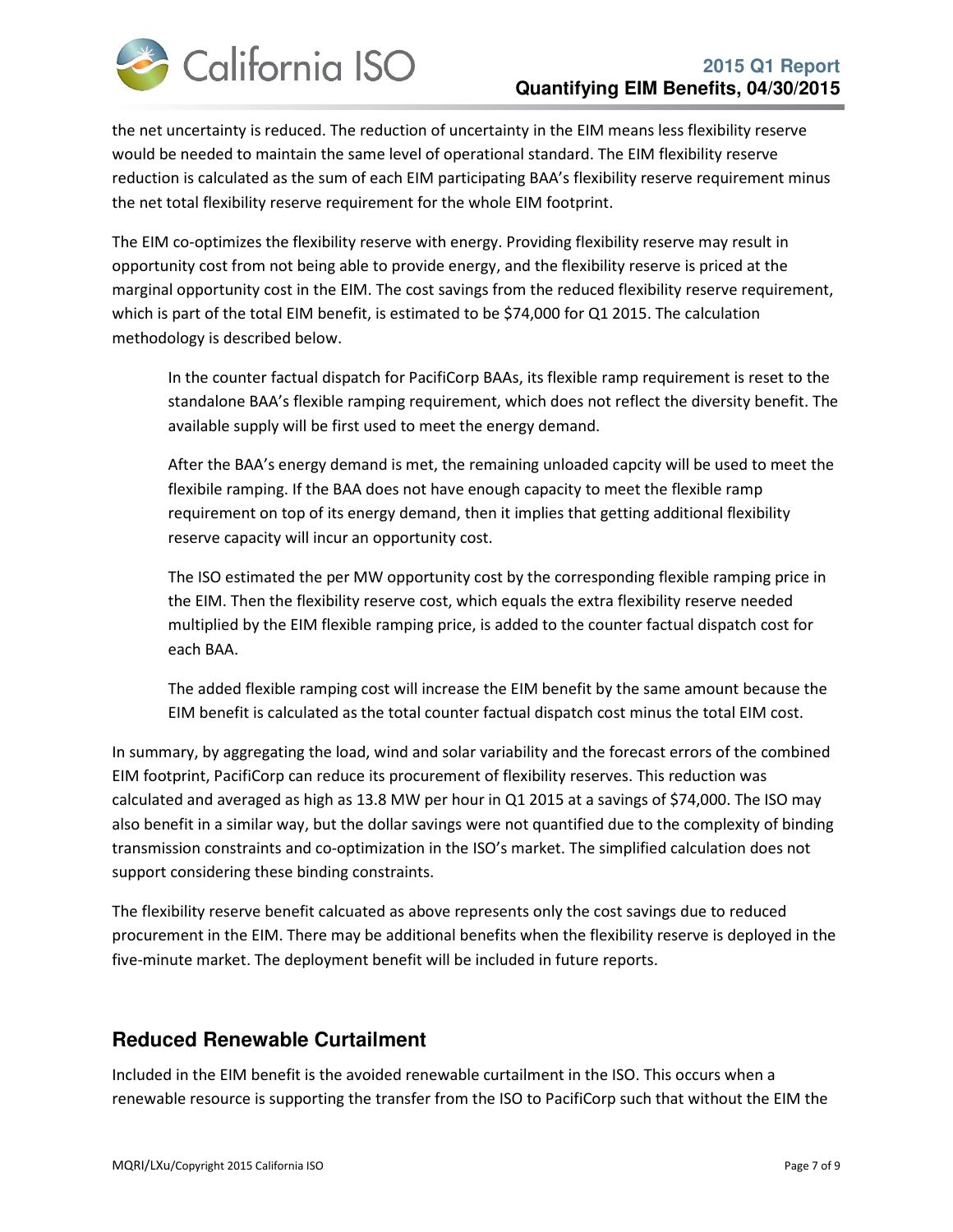

renewable generation in the ISO would need to be curtailed. In addition to the cost saving benefit that is quantified in the report, avoided renewable curtailment may have additional benefit in reducing greenhouse gas emissions and renewable credits. The the avoided renewable curtailment volume for Q1 2015 was 8,860 MWh .

#### **Other enhancements**

The ISO made the following enhancements in the 2015 Q1 report. First, the ISO used relevant prices that included corrections in the benefit calculation rather than the raw market output prices. Second, all intervals have been included in the benefit calculation. In the 2014 Q4 report, the EIM benefits were calculated from the intervals where the absolute price difference between MALIN 500 KV bus and PacifiCorp was below \$50/MWh. That was to avoid misrepresenting the benefit stemming from afterthe-fact price corrections as under the existing pricing waiver<sup>5</sup>. No exclusion was applied in the 2015 Q1 report because the ISO moved to using relevant prices that corrections. These enhancements are expected to improve the benefit calculation accuracy and quality.

### **EIM Benefits in Q1 2015**

The gross estimated EIM benefit is about \$1.78 million for January, \$1.81 million for February and \$1.67 million for March for a total of \$5.26 million. The details are provided in Table 3. These numbers represent benefits from all the intervals and include the flexibility reserve benefits discussed above.

| <b>BAA</b>   | January | <b>February</b> | <b>March</b> | <b>Total</b> |
|--------------|---------|-----------------|--------------|--------------|
| <b>ISO</b>   | \$0.48  | \$0.49          | \$0.48       | \$1.44       |
| <b>PACE</b>  | \$0.88  | \$0.83          | \$0.91       | \$2.63       |
| <b>PACW</b>  | \$0.42  | \$0.49          | \$0.28       | \$1.19       |
| <b>Total</b> | \$1.78  | \$1.81          | \$1.67       | \$5.26       |

**Table 3: Estimated benefits shown are in millions and accrued for the first quarter of 2015.** 

Compared with 2014 Q4, the monthly average EIM benefit was reduced by about \$1.23 million. This may be due to the following reasons.

First, the volume of EIM transfers from PacifiCorp to the ISO were less than November and December 2014. As shown in Figure 2, the monthly average transfer volume from PacifiCorp to the ISO decreased by approximately 40 percent from 2014 Q4 to 2015 Q1. Coincidentally, the monthly average transfer shadow price also dropped from \$0.60/MW-\$1.90/MW range in 2014 Q4 to \$0.20/MW-\$0.40/MW range in 2015 Q1. The transfer shadow price is the marginal cost difference between the supply in PacifiCorp and the supply in the ISO deliverable to the MALIN 500 KV bus. PacifiCorp's marginal supply cost was lower than that of the ISO when EIM transferred energy from PacifiCorp to the ISO, however,

 $\overline{a}$ 

<sup>5</sup> Dec 1, 2014 Order Granting Waiver - EIM Pricing Parameters (ER15-402) http://www.caiso.com/Documents/Dec1\_2014\_OrderGrantingWaiver\_EIMPricingParameters\_ER15-402.pdf